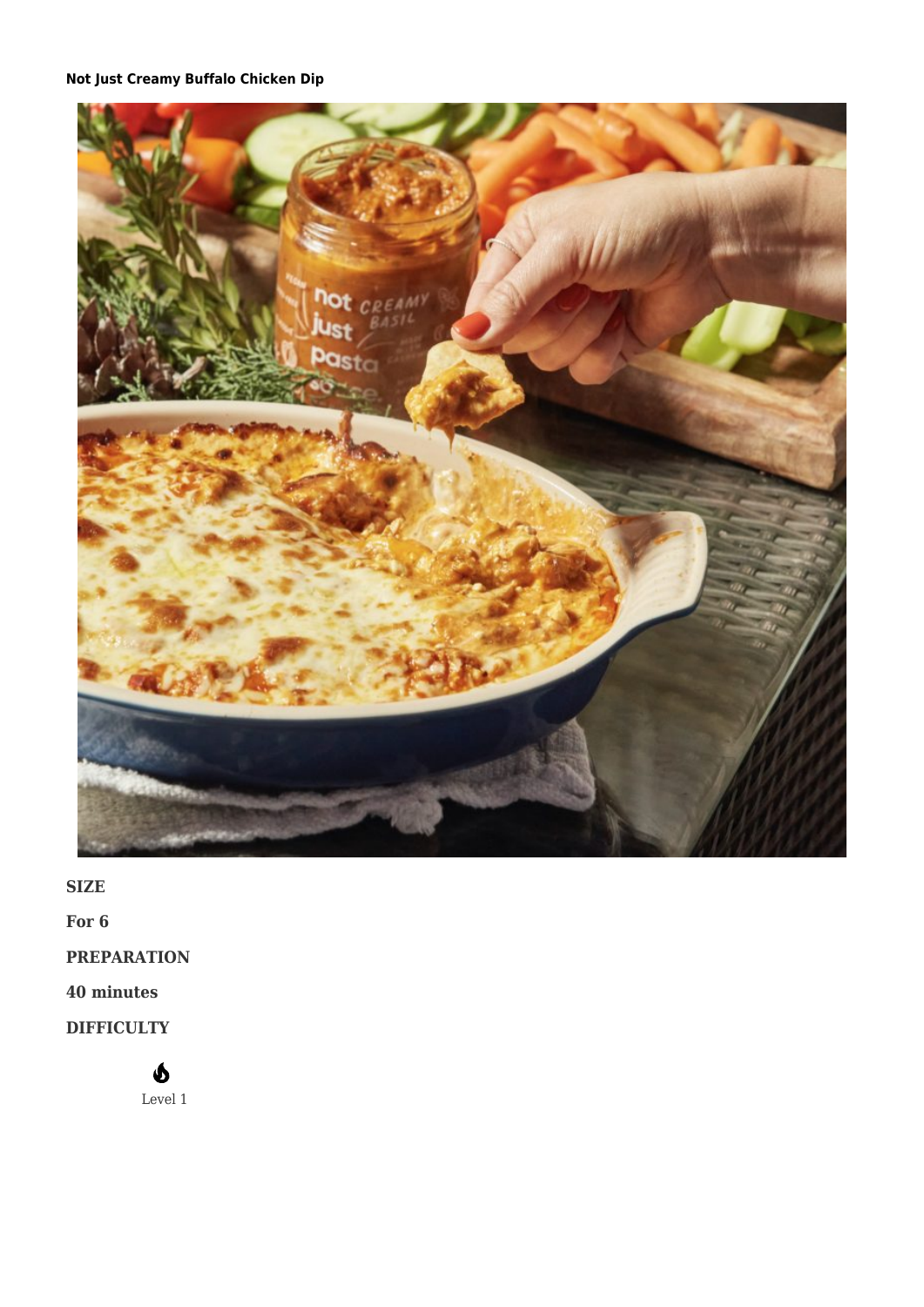

Buffalo chicken is almost always involved in a gameday spread in some shape or form – and with good reason! Here, we infuse our Not Just Creamy Basil Pasta Sauce with Franks Buffalo sauce (of course) and mix with cooked chicken and blue cheese before baking in the oven until bubbly. We like to line the bottom of the baking dish with ranch dressing for added flavor and creaminess but we skip the cream cheese and let the Creamy Basil Sauce do it's thing instead!

### **Ingredients**

- **1**Tbsp olive oil
- **1** rotisserie chicken, shredded

salt

- **1/2** tsp garlic or onion powder
- **1** jar [Creamy Tomato Basil Sauce](https://notjust.co/collections/not-just-pantry-staples/products/not-just-creamy-basil-pasta-sauce)
- **¾** cup Franks Buffalo Sauce, divided